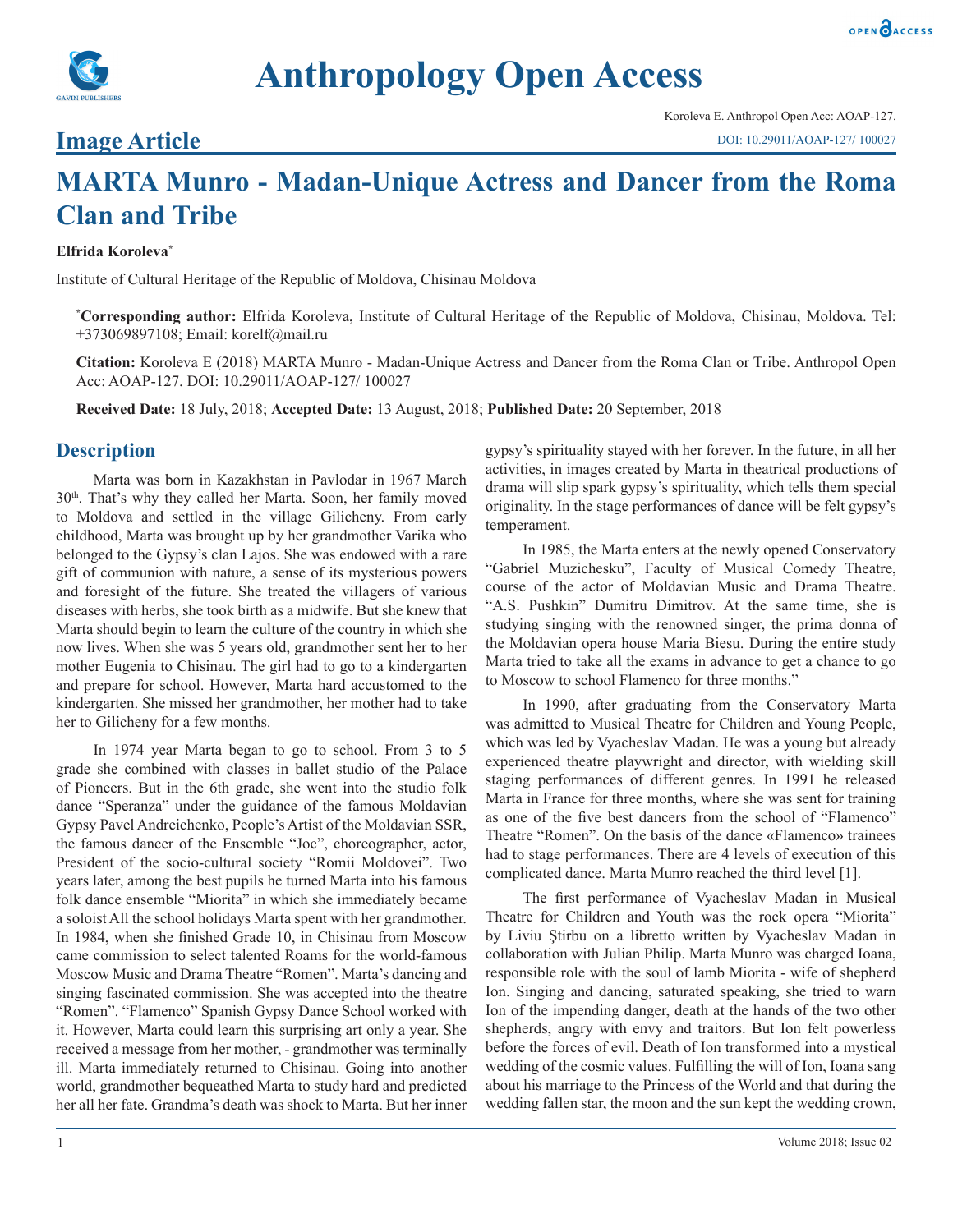trees were witnesses. The premiere of the rock opera "Miorita" was held on December 18, 1990 on the stage of Russian theatre. "A.P. Chekhov". It was one of the most striking phenomena in the theatrical life of Moldova 1990s.

In 1991, the musical theatre for children and youth has been granted the building of the former House of Political Education, on the initiative of Vyacheslav Madan the theatre changed the name. It became known as Musical Theatre "Ginta Latina". In accordance with its name Vyacheslav Madan staged musical performance "The Rape of the Beautiful Sabine Women" by the satirical miniature by Leonid Andreev, written in 1911 for the St. Petersburg theatre "Distorting mirror". Music by Liviu Stirbu reported to each character specific emotionally expressive characteristics that created a single comic and satirical musical score. It was a spectacular musical performance in the scenography by Peter Balan and in choreography by Marta based on a stylized Greek dance "Zorba" or otherwise "Sirtaki".

In the same year Marta Munro played the role of Cinderella in the musical performance by Liviu Ştirbu on the story of Jules Perrot. She was an unusual Cinderella, not the usual fabulous blonde; she was black-haired with black eyes and mysterious look. For all her innocence, sincere kindness she had foreknowledge of miracles, although she did not get tired to be surprised. In the choreography of the play Marta Munro used stylized "Minuet" and "Pavane".

In 1992, she carries out the performance of stylized Moldavian dance to the music of Liviu Ştirbu in the children's musical play based on the story of the Romanian writer Sorin Lepa "Broken Sword".

Just before leaving the theatre in 1995, Vyacheslav Madan puts on stage show - musical and choreographic revue as if anticipating a new name of the Theatre - Theatre - Revue, which it received in 2001. By the time Marta, now Munro - Madan was the wife and the faithful friend of Vyacheslav Madan. He became not only her husband but also a teacher of actor's trade. From the first days of the work in the theatre Marta perfected Moldavian actor's speech under the guidance of professor of elocution Vera Mereuta and known Moldavian actress Pauline Zavtoni.

In 1996 Vyacheslav Madan led the State Russian Drama Theatre. "A.P. Chekhov". Marta became an actress of this theatre. She stubbornly and persistently mastered the art of Russian elocution under the leadership of the leading actors of the theatre Yuri Chiuprin, Nelly Kameneva, Lyudmila Kolohina. On the stage of the Russian theatre Marta creates dozens of scenic images. In all of their diversity she displayed in every of them special inner temperament. We name just a few.

Her Beatrice Rasponi from Turin in a man's suit, under the name of her brother Federigo in "The Servant of Two Masters" by

K. Goldoni is feeling free and easy in a man's suit, deftly mastered the sword, mischievously and excitedly led the search for her beloved Florindo.

Natalia - Marta Munro-Madan in the play "Three Sisters" by A.P. Chekhov was different from widespread interpretation of the image as the embodiment vulgarity of vulgar. In contrast, Natalia - Marta Munro was intelligent, prudent, illusions and dreams of the Prozorov's were incomprehensible for her. She was the only one of the characters of the play who resisted the destructive pressure, meaningless life of a provincial town, and not disdaining means bold and subtly achieved everything she dreamed of.

In the play "Savage" by A. Casona young teacher Marguerite (Margot), taken vigorously to tame and to attach to a civilized way of life, growing up in the mountains Pablo, "savage", "child of nature" actress in the nuances of the changing feelings reveals the transformation of the personality of her character under the influence of Pablo. In Marguerite - Marta is awakening a sense of the beauty of nature, sincere, true in Spanish romantic love.

A special place in the repertoire of Marta Munro - Madan takes Gold in the "Memorial Prayer" by G. Gorin. The actress creates an image of the Jewish-Gypsy mother, full of anxiety and pain for their daughters, touchingly solicitous about her husband. In her deep feelings she rises above the everyday life, as if sinking into a different reality.

In the last premiere of the theatre in 2018 - in the play "One night of Don Juan" by E. Schmitt and M. Frisch Marta played the role of Madame Kossen, one of the five victims of Don Juan invited by the Duchess de Vobrikurt to meet with the seducer. They gathered to make him the most severe sentence for him - to marry one of them. In contrast to all the invited women Kossen - Marta Munro stood out for her special bearing, was laconic and, restraint of feelings [2].

In many theatre productions Marta carried out choreography and led choreography lessons at the Art Institute on the courses of known Moldavian actor Peter Barakchi and director of the puppet theatre "Licurici" Titus Zhukov [3]. Since 2017 Marta Munro performs at the State Youth Drama Theatre "From the Rose Street" matchmaker Thekla Ivanovna in the play «Marriage" by N. Gogol. The actress creates unusual for Russian theatre image of matchmaker. It feels a kind of mysterious power of magic which acquires special significance in the performance - still no power can fill the emptiness of life and confront her worthlessness [4].

In 2017 in the Russian Theatre" A.P. Chekhov" was a solemn concert "Life and Theatre in the rhythm of Flamenco", dedicated to the 5-year anniversary created by Marta Munro - Madan Dance Ensemble" Gloria Flamenco "at the Republican Centre "Artico" for the children and young people, and the 50-year anniversary of the actress, dancer and choreographer Marta Munro - Madan. It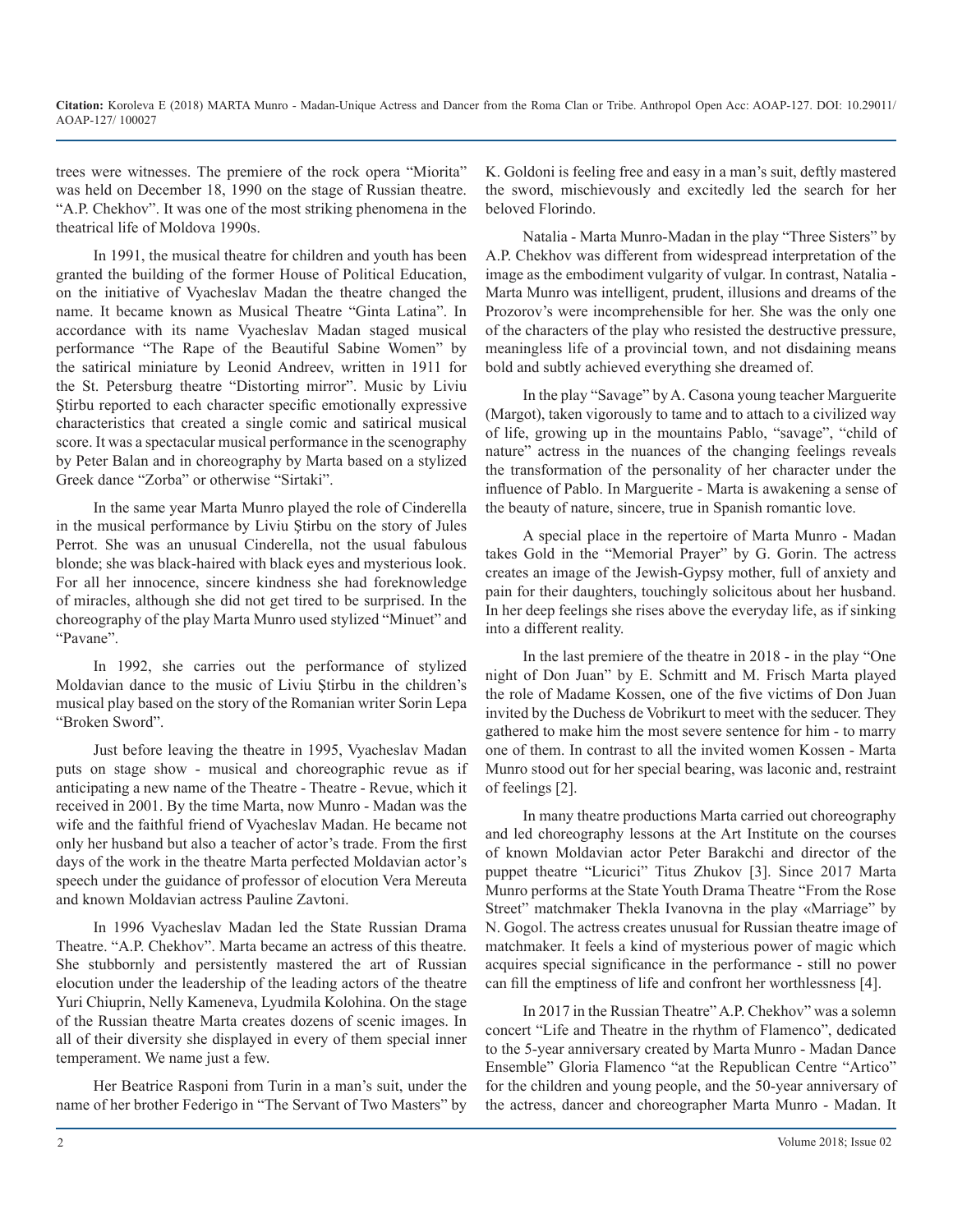**Citation:** Koroleva E (2018) MARTA Munro - Madan-Unique Actress and Dancer from the Roma Clan or Tribe. Anthropol Open Acc: AOAP-127. DOI: 10.29011/ AOAP-127/ 100027

was a grand theatrical performance the centre of which was Marta Munro Madan in all facets of her talent. With admirable skill she performed an aria from the opera "Carmen" by Georges Bizet, and sang songs. In the scene from the play "Memorial Prayer" in the role of Golda in a dialogue with her husband Vyacheslav Madan - Tevye, the milkman the audience saw her unique talent as an actress. Solo and with his band Marta Munro - Madan danced "Flamenco".



**Figure 1:** Marta Munro-Madan.



**Figure 2:** Beatrice Rasponi from Turin in a man's suit.



**Figure 3:** A playbill of the solemn performance dedicated to Marta Munro - Madan.



**Figure 4:** Marta Munro - Madan is dancing "Flamenco."



**Figure 5:** Scene from the play "Memorial Prayer". Marta Munro - Madan-Golda in a dialogue with her husband Vyacheslav Madan - Tevye, the milkman."



**Figure 6:** Marta in the role of Madame Kossen, ("One night of Don Juan").



**Figure 7:** Marta Munro-Madan - Thekla Ivanovna, Alexander Petrov - Kocikariov in the performance "Marriage.